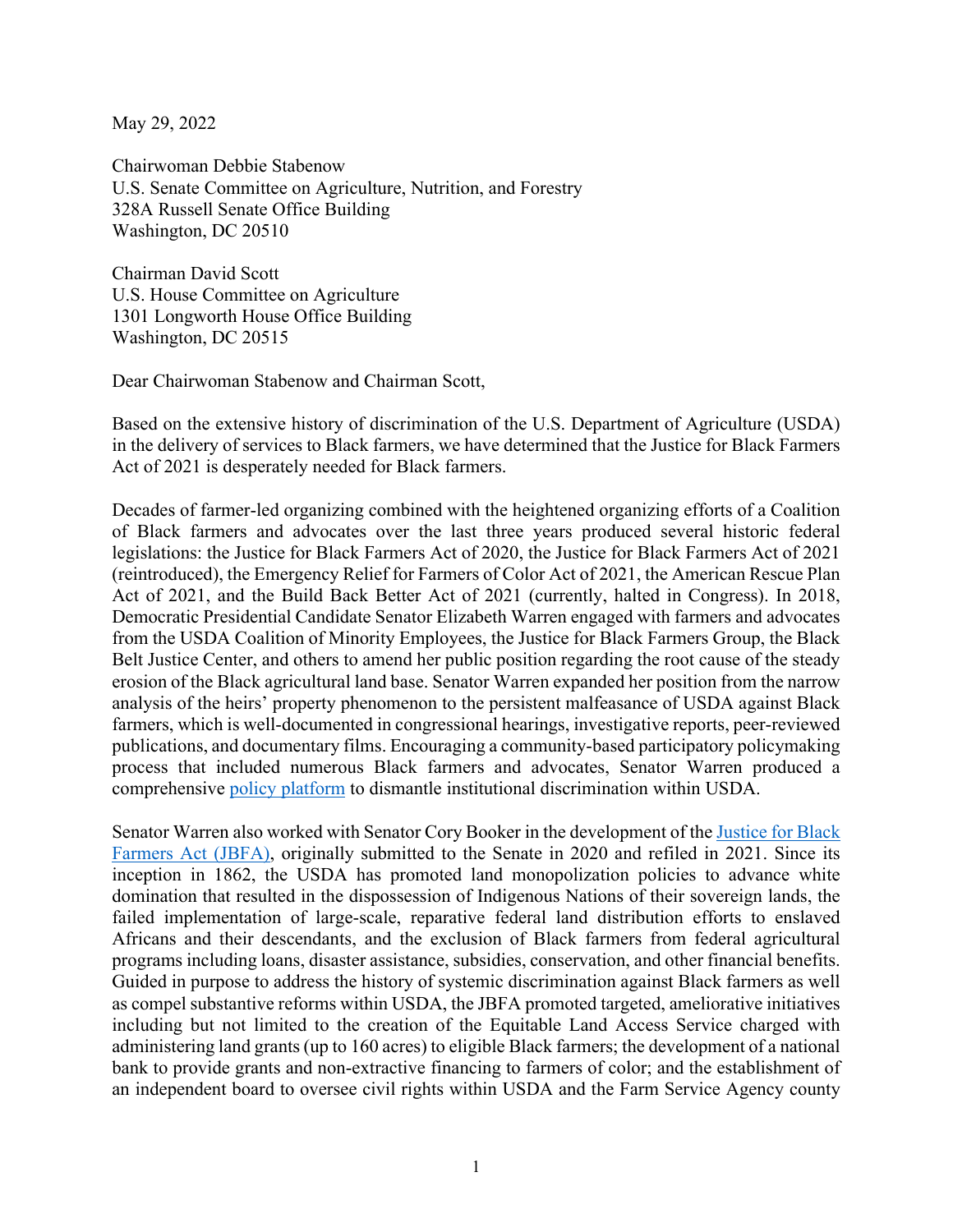committee system. Of significant importance, JBFA addressed the egregious injustices of the 1999 Pigford v. Glickman class action racial discrimination lawsuit (Pigford I) that left thousands of Black farmers in unconscionable debt, looming foreclosures, and with no legal recourse to save their farmlands. A provision in the JBFA provided debt cancellation for USDA direct and guaranteed loans, federal and state tax relief, and the return of debt offsets to Pigford I claimants. The target group to benefit from the JBFA would have been 38,447 Black farmers (1.49 percent) out of 2,740,453 farmers and ranchers in the country.

While the JBFA was never enacted, two pivotal sections of the bill were further developed by Senator Reverend Raphael Warnock in the Emergency Relief for Farmers of Color Act of 2021 and incorporated into the [American Rescue Plan Act \(ARP\) of 2021,](https://www.congress.gov/bill/117th-congress/house-bill/1319/text) which was signed into law by President Joe Biden. These two sections, 1005 and 1006, provided debt cancellation and a \$1B Fund for outreach and other technical assistance services for farmers of color. The scope of debt cancellation expanded from Pigford I claimants to include farmers and ranchers designated as Socially Disadvantaged Farmers and Ranchers (SDFR). Section 1006 also included a provision to provide direct payments to farmers who had experienced past and ongoing USDA discrimination including farmers who had to repay USDA through private bank loans to maintain ownership of their multigenerational family farms. Notably, Congress expanded the groups to receive benefits in ARP sections 1005 and 1006 from 1.49 percent of Black farmers and ranchers in JFBA to 168,362 SDFR farmers and ranchers or 6.14 percent of all U.S. farmers and ranchers (women were not included in the 1990 SDFR definition that was used in the ARP). The [press conference that](https://www.youtube.com/watch?v=B0N9i4ZPwbE)  [soon followed](https://www.youtube.com/watch?v=B0N9i4ZPwbE) provided a robust discussion with Senators Warnock, Warren, and Booker along with legacy farmers and advocates.

On November 24th, 2021, USDA published a press release announcing that the agency had distributed approximately \$75M in section 1006 funding to 20 nonprofit organizations to provide technical assistance to historically underserved producers, mostly through connecting these producers with USDA programs and services. The press release also noted that \$10M from section 1006 funding would be used to establish an Equity Commission. Stripped of the oversight powers provided to the independent board in the JBFA, the newly formed Equity Commission authorized by the ARP is a political distraction to divert attention from USDA's abysmal civil rights record throughout decades and administrations. On March 9th, 2022, USDA published another press release announcing that the agency would distribute an additional \$25M in section 1006 funding to provide more technical assistance to historically underserved producers. Once again, USDA expanded the groups eligible to receive benefits for the ARP technical assistance program funding from 6.14 percent in the ARP to over 80 percent of the producers to receive services.

The expansion of the groups eligible for ARP programs and services is of grave concern to Black farmers and advocates. First, other than African Americans and American Indians, many of the subgroups included in SDFR do not have documented records of long-term, systemic oppression and discrimination by USDA. African Americans have over 400 years of documented systemic racial oppression and discrimination (250 years of slavery and 150 years of Jim Crow). Black farmers have dwindled to an alarming 1.4 percent of all U.S. farmers due to decades of institutionalized anti-Black racism by USDA, the local FSA county offices, and the county committee system. In 1982, the U.S. Commission on Civil Rights Report, "The Decline of Black Farming in America," found that the federal government was the major cause of the decline of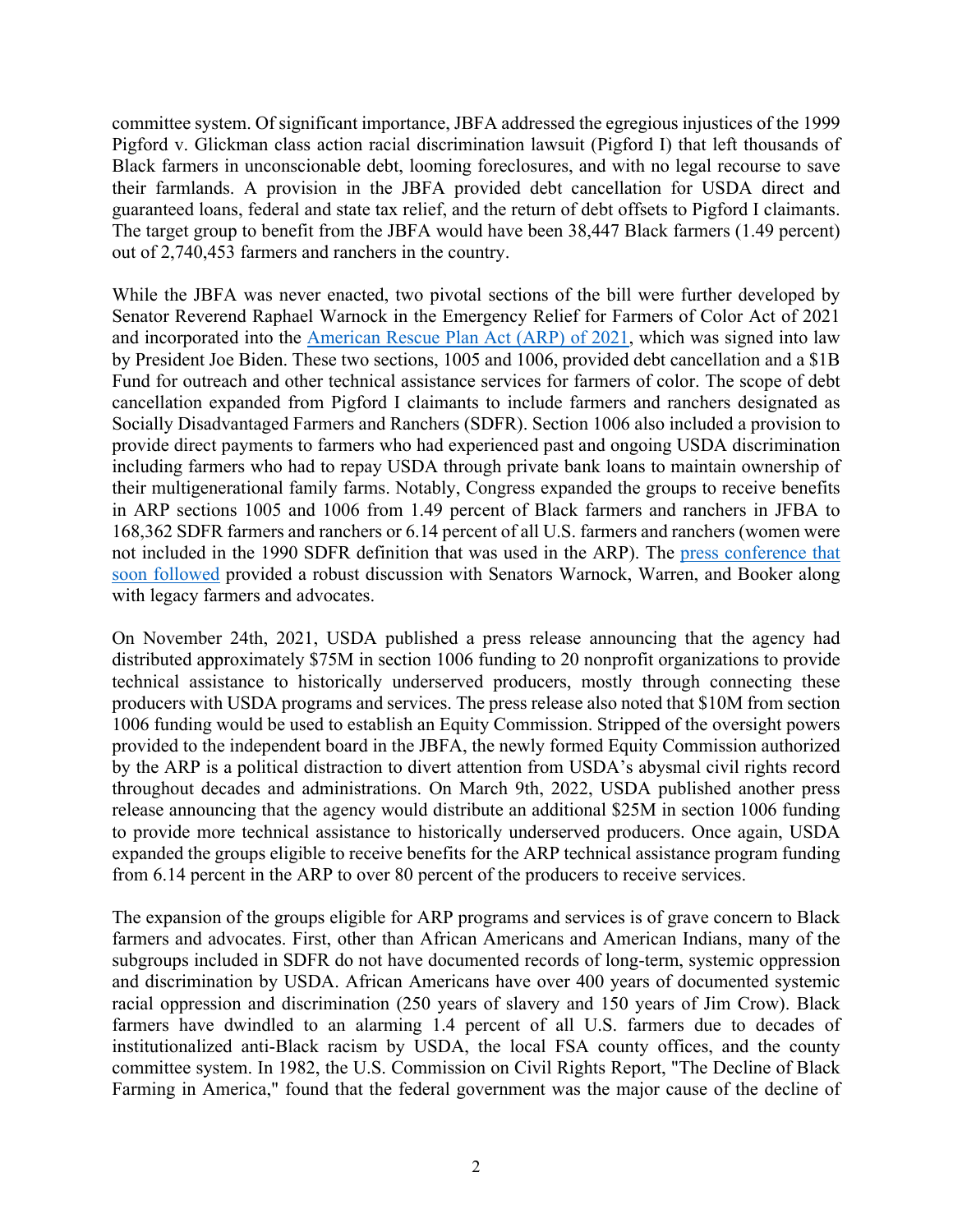Black farmers as well as the loss of Black-owned land. Specifically, the 1982 U.S. [Commission](https://files.eric.ed.gov/fulltext/ED222604.pdf)  [on Civil Rights Report,](https://files.eric.ed.gov/fulltext/ED222604.pdf) noted:

- "This tragic decline of Black farms is rooted in our Nation's racial history, especially in the South.
- Racism in the extension of credit and the selling of the land resulted in smaller and less productive landholdings for those Blacks who were able to buy their own farm.
- Blacks were denied an equitable share in public education, general government relief, and special farm programs—and left disproportionately vulnerable to seemingly neutral gross economic and agricultural trends and policies."

The comprehensive and irrefutable findings of the 1982 report were preceded by the [1965 U.S.](https://www.ewg.org/sites/default/files/2022-03/1965_USCCR-Report.pdf)  Commission [on Civil Rights Report,](https://www.ewg.org/sites/default/files/2022-03/1965_USCCR-Report.pdf) "Equal Opportunity in Farm Programs," which concluded that "while USDA had been instrumental in raising the economic, educational, and social levels of thousands of farms and rural families…a quarter of a million Negro families stand as a glaring exception to this picture of progress." In addition to the 1982 U.S. Commission on Civil Rights Report, other reports have chronicled USDA as the primary culprit of rampant racial discrimination against Black farmers including, the [1996 D.J. Miller Report,](https://acresofancestry.org/wp-content/uploads/2021/01/DJ-Miller-Report.pdf) the [1997 USDA Civil](https://acresofancestry.org/wp-content/uploads/2021/01/CRAT-Report-.pdf)  [Rights Action Team Report](https://acresofancestry.org/wp-content/uploads/2021/01/CRAT-Report-.pdf) (CRAT), th[e 2011 Jackson Lewis Report,](https://www.coalition4change.org/USDA%20jackson.pdf) the 2019 Nathan Rosenberg and Bryce Wilson Stucki investigative report, ["How the USDA Distorted Data to Conceal Decades](https://thecounter.org/usda-black-farmers-discrimination-tom-vilsack-reparations-civil-rights/)  [of Discrimination Against Black Farmers"](https://thecounter.org/usda-black-farmers-discrimination-tom-vilsack-reparations-civil-rights/) as well as numerous USDA Office of Inspector General (OIG) and Government Accountability Office (GAO) reports. The [OIG report](https://www.oversight.gov/sites/default/files/oig-reports/USDAOIG/60601-0001-21FR508FOIAredactedpublic930-signed.pdf) of 2021 continues to expose the grievances that Black farmers have with the Office of Civil Rights. The latest, most compelling investigative report, ["How the Government Helped White Americans Steal Black](https://newrepublic.com/article/166276/black-farm-land-lost-20th-century-billions)  [Farmland,](https://newrepublic.com/article/166276/black-farm-land-lost-20th-century-billions)" written by Dania Francis, Darrick Hamilton, Thomas Mitchell, Nathan Rosenberg, and Bryce Wilson Stucki, conservatively estimates that Black farmers' loss of land and income amounts to \$326B today. Additionally, the [Environmental Working Group](https://www.ewg.org/research/timeline-black-farmers-and-usda-1920-present) in collaboration with the Black Belt Justice Center and the National Black Farmers Association assembled the most comprehensive chronological review of documents confirming the USDA's discriminatory treatment of Black farmers from 1920 to the present.

The well-documented racial oppression and discrimination against Black farmers has been misused to undergird various race and gender remediation designations including Socially Disadvantaged Farmers and Ranchers, People of Color, Historically Underserved Farmers, Systemically Marginalized Producers, which would include white women, limited resource farmers, white veteran farmers, and beginning farmers. According to U.S. Census and USDA Agriculture Census reports from 1910 through 2017, the only subgroup of SDFR that is declining is Black farmers. Moreover, the Census indicates that all the other SDFR subgroups have increased since records have been kept.

Black farmers and advocates are concerned with the recent expansion of the benefit pool, from 1.49 percent to over 80 percent of the farmers and ranchers in this country, will severely dilute the numerous yet failed race-based remediation efforts to eradicate documented oppression and discrimination against African Americans. USDA should not use the historical record of pervasive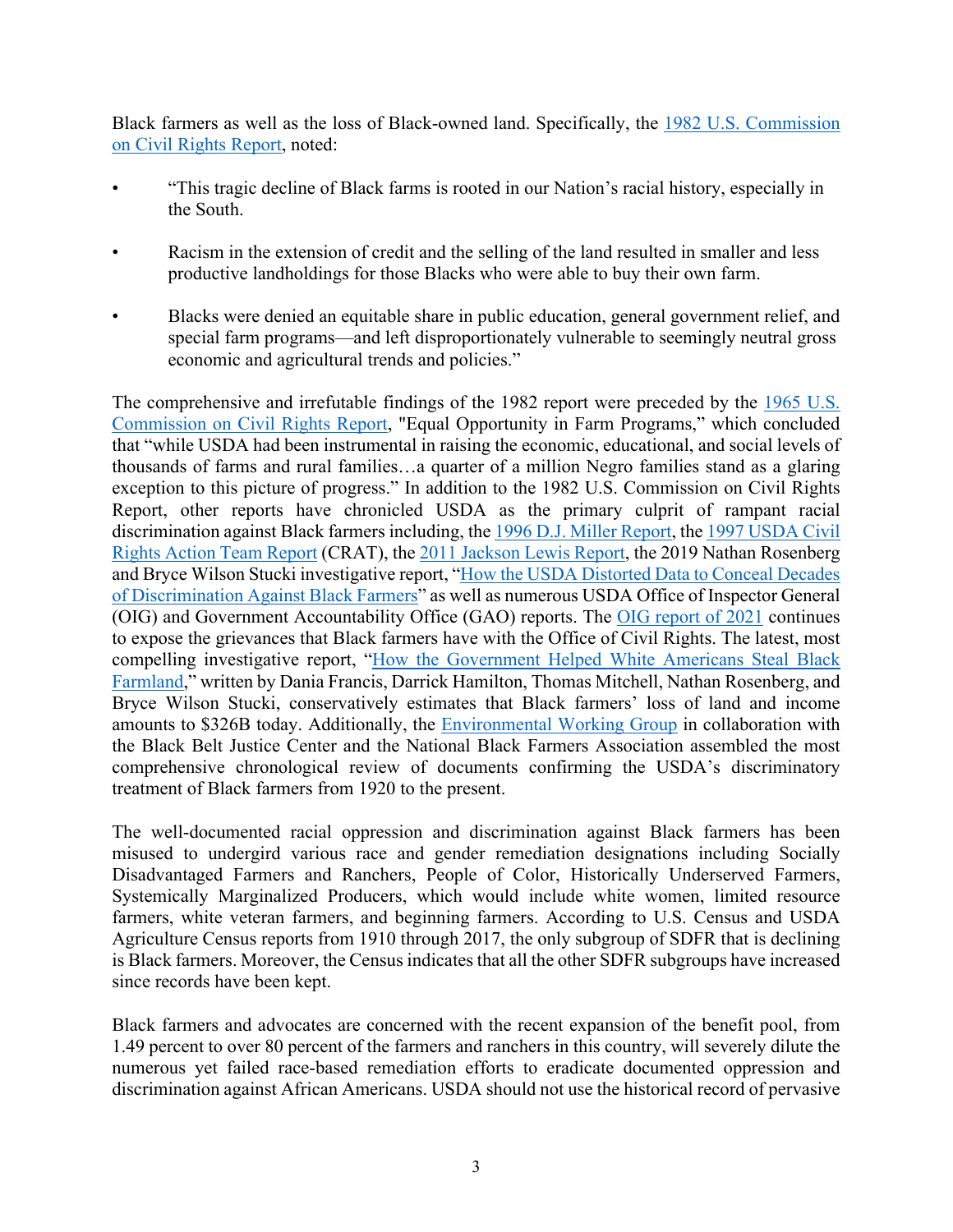economic harm against Black farmers to avoid its constitutional obligation of race-based remediation efforts that are "narrowly tailored to advance a compelling government interest." Moreover, historically underfunded Black-led community-based organizations will have to compete with larger, well-funded white-led organizations for funding. To illustrate, Section 1006 in the Build Back Better Act used the heading Underserved Farmers, Ranchers and Foresters with SDFR listed as a subgroup. This expansion reveals the federal government's feeble commitments to restore the Black agricultural land base and uproot institutional anti-Black racism within USDA. Farmers within the category of SDFR and the numbers within each group according [to the 2017](https://acresofancestry.org/wp-content/uploads/2022/05/Historically-Underserved-Farmers-and-Ranchers-Definition.pdf)  [Census are available](https://acresofancestry.org/wp-content/uploads/2022/05/Historically-Underserved-Farmers-and-Ranchers-Definition.pdf) here.

Recently, the Board of Directors at the [Socially Disadvantaged Farmers and Ranchers Policy](https://www.alcorn.edu/discover-alcorn/sdfrpolicyresearchcenter/resources/what-is-a-socially-disadvantaged-farmer-or-rancher)  [Research Center at Alcorn University](https://www.alcorn.edu/discover-alcorn/sdfrpolicyresearchcenter/resources/what-is-a-socially-disadvantaged-farmer-or-rancher) published recommendations that would remove both terms Socially Disadvantaged Farmers and Ranchers and Historically Underserved Farmers and Ranchers from the 2023 Farm Bill and replace with the specific racial groups that have been subjected to discrimination or bias by USDA. This policy recommendation advances tailored remediation for impacted groups of long-term, systemic racial discrimination; it does not preclude the development of policies and programs to address the needs and concerns of other subgroups of Historically Underserved Farmers and Ranchers.

The federal government has a deplorable historical record in implementing promises to Black farmers, beginning with the promise of 40 acres and a mule to formerly enslaved Africans, which was not provided; the failure of the Freedman's Bureau in redistributing land on equitable terms to Black farmers; followed by debt cancellation in Pigford I, where only 371 of the 22,721 Black farmers received partial debt cancellation; and the ARP that promised SDFR debt cancellation on USDA direct and guaranteed loans plus direct payments to SDFR who were subject to discrimination or bias—neither have been provided to date.

The expansion of the benefit pool to address the damages resulting from past racial oppression and discrimination from 1.49 percent to cover over 80 percent of U.S. farmers and ranchers exposes the USDA's half-hearted efforts to repair the economic violence and exclusion resulting from ongoing oppression and discrimination of Black farmers. The expansion of the benefit pool will provide the maximum level of benefits to those with the least documented history of oppression and discrimination and who have benefited greatly from the racial caste imposed by white domination. Every effort should be made to codify the Justice for Black Farmers Act of 2021 into the 2023 Farm Bill.

Sincerely,

/s/

Lawrence Lucas, President Emeritus USDA Coalition of Minority Employees Representative, Justice for Black Farmers Group Email: [lawrlcl@aol.com](mailto:lawrlcl@aol.com)  Phone: (202) 744-4384